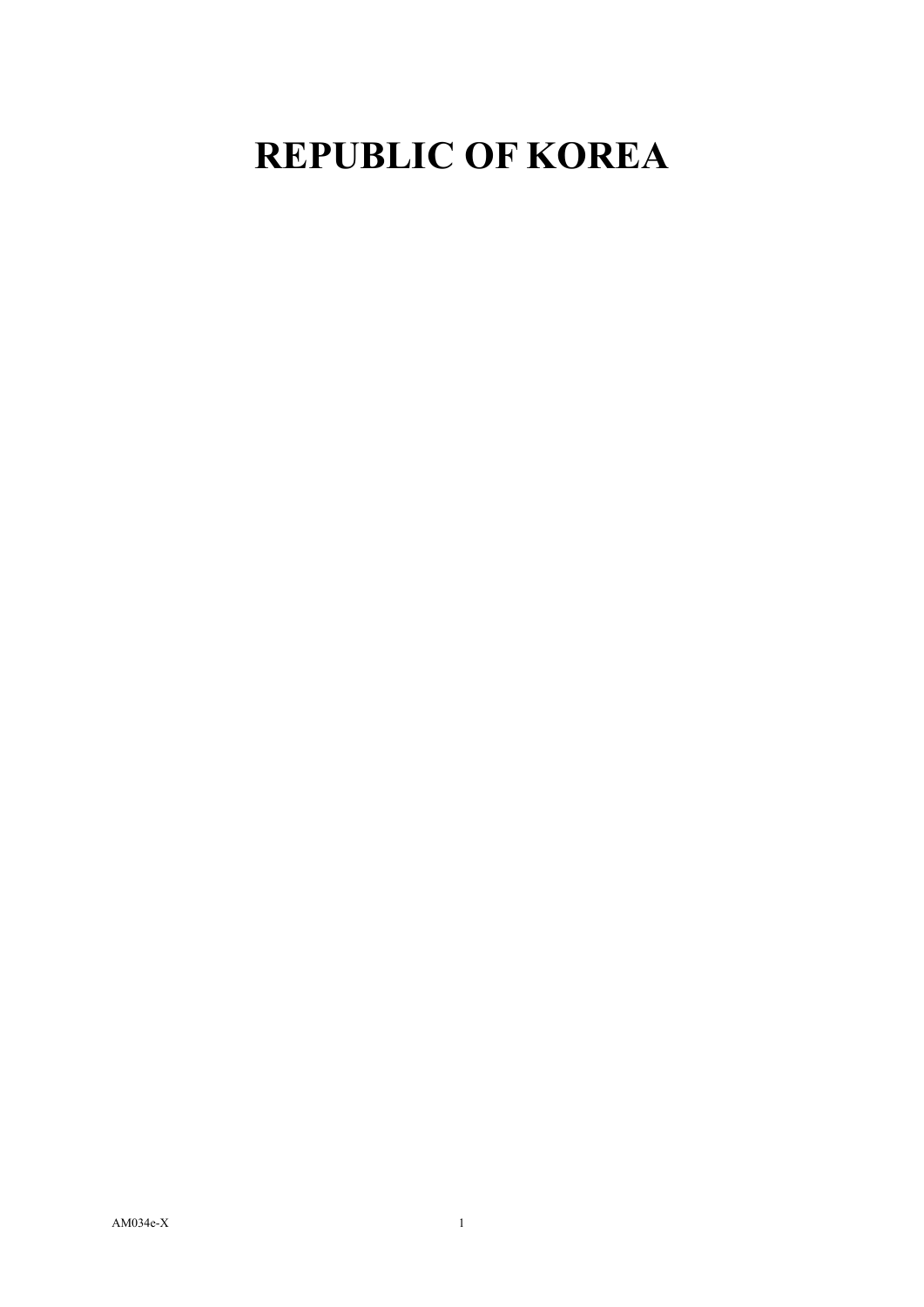## **Governor Statement**

Republic of Korea

## IL Young Park, Temporary Alternative Governor

Honorable Chair Nadia Calviño, UK Prime Minister Boris Johnson, Acting EBRD President Jürgen Rigterink, and distinguished fellow Governors,

It is indeed my pleasure to be here with all of you, if only virtually, as the world grapples with COVID-19

On behalf of the Korean government,

I am deeply grateful to the British government and all EBRD staff for successfully organizing this Annual Meeting.

I would also like to send special thanks to Acting President Jürgen Rigterink for stepping up to lead the EBRD through these difficult times. I very much look forward to this Annual Meeting as an opportunity to elect a president with sterling credentials.

This year, the world has been faced with the enormous challenges brought about by the coronavirus pandemic. The public health crisis has been compounded with a major economic crisis worldwide.

The global COVID-19 death toll has passed one million, and there are growing concerns over the occurrence of a 'twindemic.'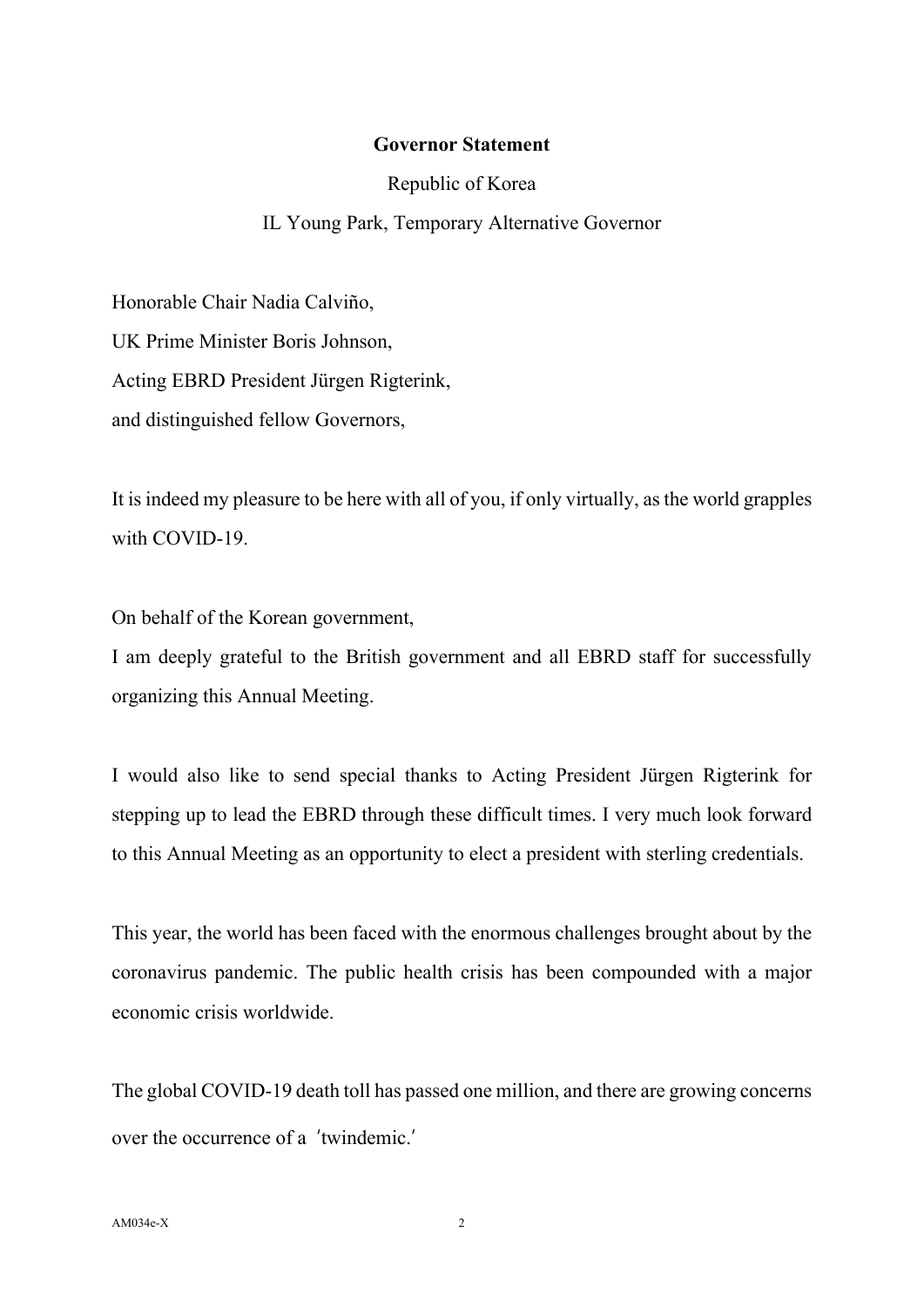The global economy has been plunged into a deep recession. Precautionary and forced savings have reduced domestic demand due to the spread of the virus and the resulting social distancing measures. Economic shocks have been exacerbated by supply shocks including factory closures and other factors such as lockdown and trade restrictions.

No country is immune to these adversities. However, they take an even greater toll on less developed countries, which have weaker healthcare capacity and less fiscal space compared to developed nations.

Under these circumstances, we must continue to provide unwavering investment and support for less developed nations to help them beat the crises and prevent the embers of sustainable growth from being extinguished.

Against this background, I would like to praise the EBRD for your active and swift response putting together a 21 billion euro Solidarity Package for combating the COVID-19 crisis. I am glad that these commitments have been incorporated into the Strategic and Capital Framework (SCF). These include speeding up the transition to a green economy, further embracing the use of emerging technologies including digital technology, and closing opportunity gaps.

Throughout this entire process, I trust in the EBRD's capacity as a smart disseminator of knowledge. I hope the EBRD will be able to transfer knowledge through technological assistance and policy consultations while also providing fiscal and financial support.

2020 is a year for setting out the SCF for the period from 2021 to 2025. I hope that the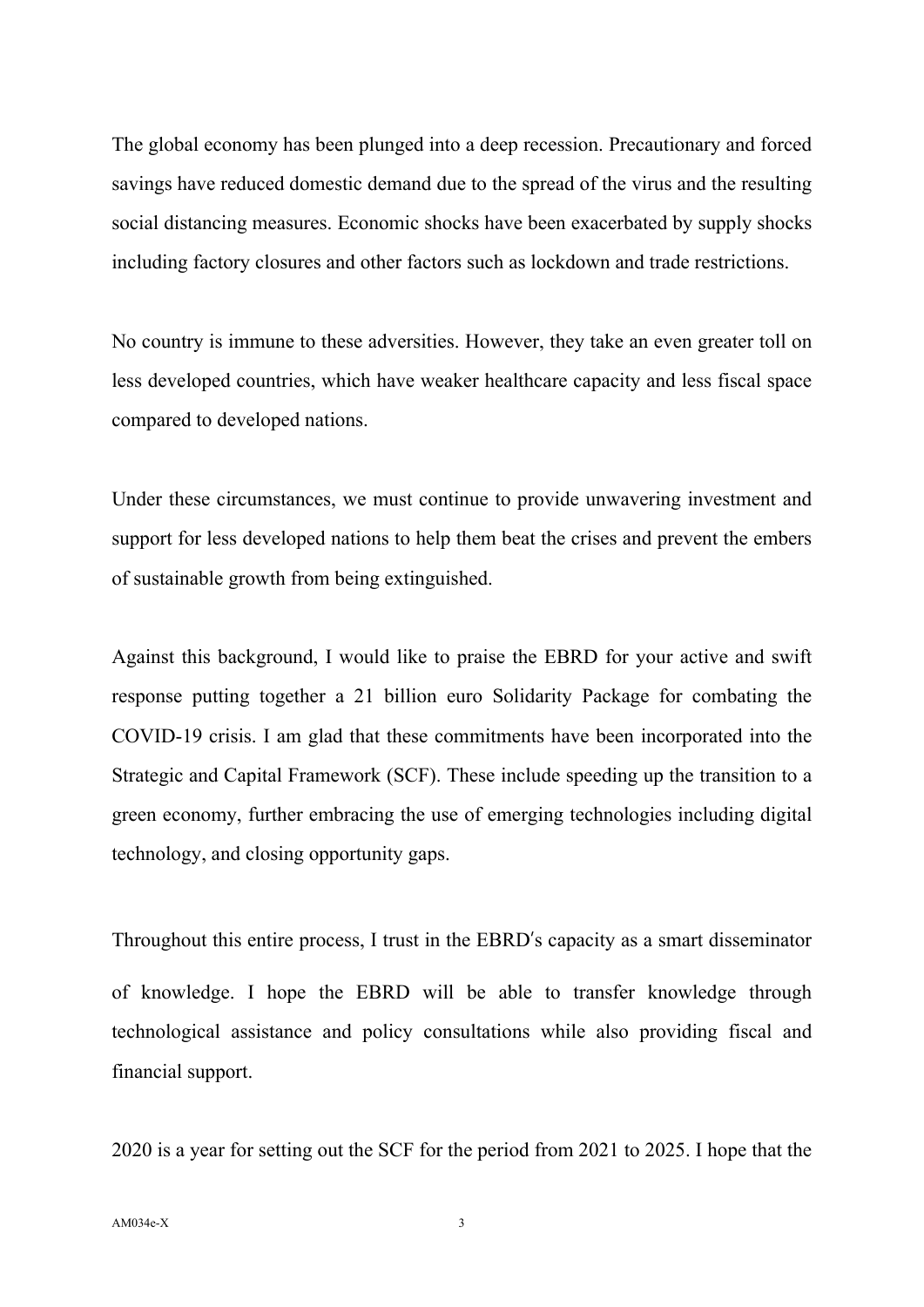EBRD will be able to clearly identify the Bank's responsibilities and future direction amidst the recent social and economic transformation.

In this regard, I believe there are three priority areas that the EBRD should focus on in the post-COVID-19 era.

First, expanding trans-national solidarity and collaboration. Global collaboration is important as Global Value Chains (GVCs) are weakening due to limits on people-topeople and physical interactions and we now face greater vulnerability managing debt distress for recipient countries. Promoting trade also requires support, such as special entry procedures for business travelers.

Sharing knowledge and experience is necessary if we are to achieve this. I trust that the EBRD will share successful policy responses in the public health and economic fields, take the situation of each country into consideration, and deliver insights in applicable formats.

Second, accelerating digital investment in response to the shift towards non-face-toface practices and digitization.

To this end, we will stand ready to invest more in building digital infrastructure, which is currently lacking in developing nations. Under a regulatory framework that fosters new technologies, we will be sure to lay a self-sustaining foundation on which existing companies and emerging startups can pursue innovation. Education and digital infrastructure should be available to vulnerable populations to prevent them from having fewer opportunities due to the growing digital divide.